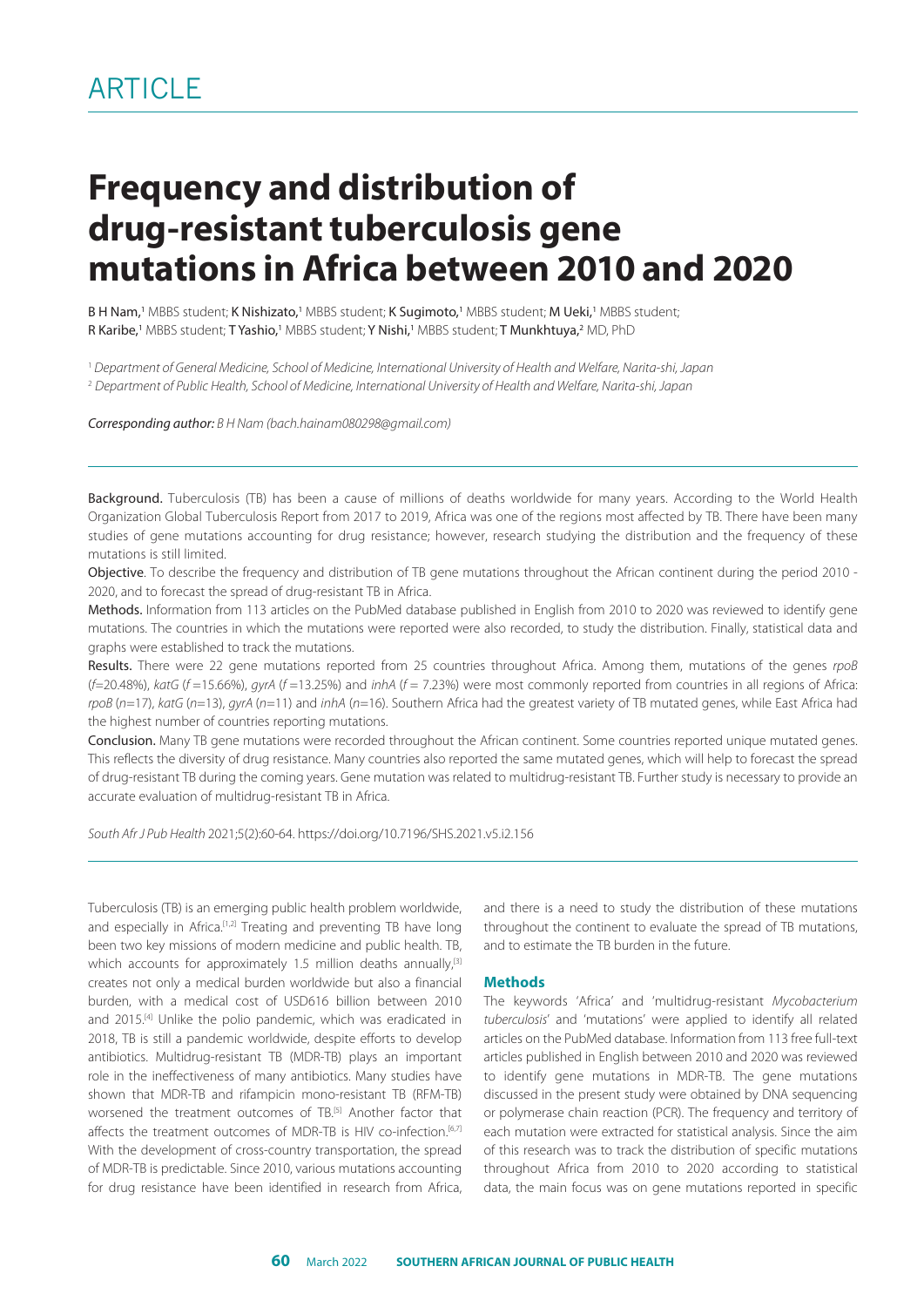countries from 2010 to 2020. Articles that did not report on gene mutations were excluded. Studies conducted outside Africa are not included in the statistical data. During the study process, articles from outside the PubMed database were also reviewed. The datacollecting process is briefly summarised in Fig. 1.

#### **Results**

There were 22 gene mutations reported from 25 countries throughout Africa (Table 1). Mutation of gene *rpoB* ranked the highest ( $f$  = 20.48%), being reported in 17 (68%) countries. Mutations of genes *katG*, *gyrA* and *inhA*, respectively ranked in the subsequent positions according to report frequency. In the period 2010 - 2020 in Africa, mutations of the genes *rpoB*, *katG*, *gyrA* and *inhA* played dominant roles in drug-resistant strains of TB. Although mutations in *rpoB* and *katG* have been reported to play important roles in rifampicin and isoniazid resistance, respectively, there is evidence for specific TB strains that possess mutations in both *rpoB* and *katG*. [8-13] We also found studies showing that a *gyrA* mutation is able to cause fluoroquinolone resistance,[13-17] and an *inhA* mutation is also known to be related to bedaquiline resistance.<sup>[18,19]</sup> Because these antibiotic-resistant mutations are reported in all regions of Africa, one should be cautious treating TB in Africa using rifampicin, isoniazid, fluoroquinolone and bedaquiline in 2020.

Gene mutations in TB have been reported across a vast area of Africa. The data obtained also show evidence for the appearance of mutation genotypes throughout Africa. Among the 25 countries mentioned in this study, there are 4 countries from north Africa (Tunisia, Sudan, Morocco and Egypt), 9 countries from east Africa (Zimbabwe, Zambia, Uganda, Tanzania, Somalia, Ethiopia, Rwanda, Mozambique and Kenya), 4 countries from central Africa (Gabon, Congo, Cameroon and Angola), 3 countries from southern Africa (Botswana, eSwatini and South Africa (SA)), 5 countries from west Africa (Nigeria, Liberia, Guinea, Guinea-Bissau and Ghana). The east Africa group has the highest number of countries reporting gene mutations, while SA is dominant in terms of the diversity of gene mutations (Fig. 2).



*Fig. 1. Inclusion criteria.*

| Table 1. Frequency of specific gene mutations reported from 2010 to 2020 in Africa |                                                                                                                                                        |                |                  |  |  |  |
|------------------------------------------------------------------------------------|--------------------------------------------------------------------------------------------------------------------------------------------------------|----------------|------------------|--|--|--|
| <b>Mutated gene</b>                                                                | <b>Country reported</b>                                                                                                                                | Countries, n   | Frequency (f), % |  |  |  |
| rpoB                                                                               | Ethiopia, Zimbabwe, Kenya, Mozambique, Uganda, Rwanda, Tanzania, SA, Cameroon,<br>Morocco, Guinea-Bissau, Sudan, Congo, Ghana, eSwatini, Angola, Gabon | 17             | 20.48            |  |  |  |
| katG                                                                               | Zimbabwe, Kenya, Mozambique, Sudan, SA, Tanzania, Ethiopia, Cameroon, Morocco,<br>Uganda, Congo, Guinea, Angola                                        | 13             | 15.66            |  |  |  |
| gyrA                                                                               | Mozambique, Morocco, Nigeria, SA, eSwatini, Somalia, Uganda, Botswana, Congo,<br>Ghana, Tunisia                                                        | 11             | 13.25            |  |  |  |
| inhA                                                                               | Sudan, SA, Ethiopia, Cameroon, Uganda, Angola                                                                                                          | 6              | 7.23             |  |  |  |
| rrs                                                                                | Kenya, Tanzania, SA, Botswana, Ghana                                                                                                                   | 5              | 6.02             |  |  |  |
| pncA                                                                               | Tanzania, Tunisia, SA, Egypt, Zambia                                                                                                                   | 5              | 6.02             |  |  |  |
| qyrB                                                                               | Tanzania, eSwatini, Somalia, Uganda, Congo                                                                                                             | 5              | 6.02             |  |  |  |
| embB                                                                               | SA, Tanzania, Ethiopia, Liberia                                                                                                                        | 4              | 4.82             |  |  |  |
| rpsL                                                                               | Tanzania, SA, Congo                                                                                                                                    | 3              | 3.61             |  |  |  |
| rpoC                                                                               | SA, Uganda                                                                                                                                             | $\overline{2}$ | 2.41             |  |  |  |
| sigA                                                                               | SA                                                                                                                                                     |                | 1.2              |  |  |  |
| grcC1                                                                              | SA                                                                                                                                                     |                | 1.2              |  |  |  |
| ubiA                                                                               | <b>SA</b>                                                                                                                                              |                | 1.2              |  |  |  |
| oxyR-ahpC                                                                          | Tanzania                                                                                                                                               |                | 1.2              |  |  |  |
| embC-embA                                                                          | Tanzania                                                                                                                                               |                | 1.2              |  |  |  |
| ethA/etaA                                                                          | Uganda                                                                                                                                                 |                | 1.2              |  |  |  |
| GidB                                                                               | <b>SA</b>                                                                                                                                              |                | 1.2              |  |  |  |
| Eis                                                                                | <b>SA</b>                                                                                                                                              |                | 1.2              |  |  |  |
| tlyA                                                                               | <b>SA</b>                                                                                                                                              |                | 1.2              |  |  |  |
| ethA                                                                               | Liberia                                                                                                                                                |                | 1.2              |  |  |  |
| Gid                                                                                | Liberia                                                                                                                                                |                | 1.2              |  |  |  |
| mmpL3                                                                              | SA                                                                                                                                                     | 1              | 1.2              |  |  |  |
| Total                                                                              |                                                                                                                                                        | 83             | 100              |  |  |  |
| $SA = South Africa$ .                                                              |                                                                                                                                                        |                |                  |  |  |  |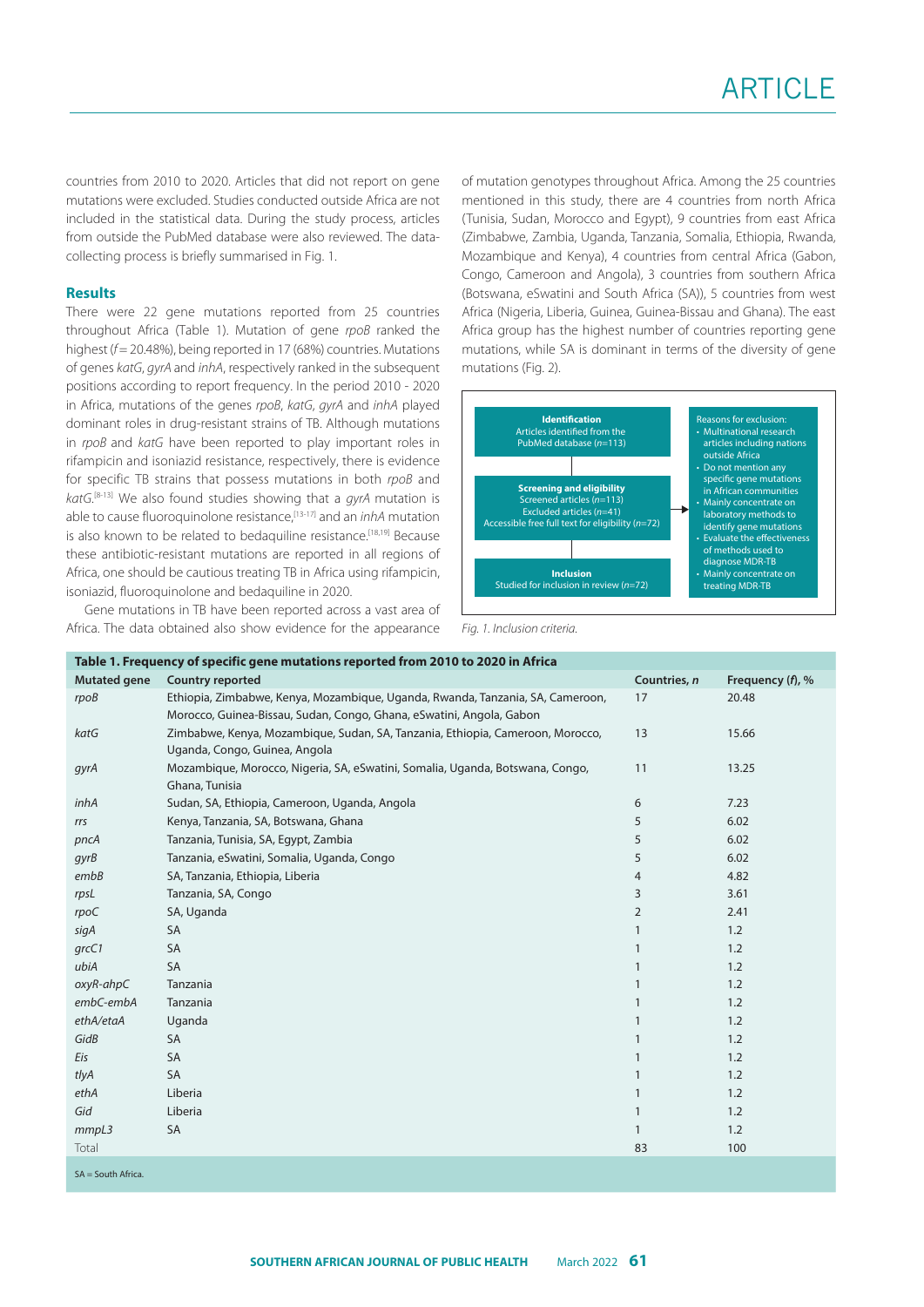In the east African group, a study in Ethiopia revealed that, among infectious diseases, TB is ranked as the number-one killer among females (Table 2).<sup>[20,21]</sup>

Another study from Tanzania showed that the prevalence of smear-positive TB among women with a cough attending hospital was as high as 3.8%.<sup>[23]</sup> There is also a study reporting that Zimbabwe has among the highest estimated TB incidence per capita (603/100 000 population) in the world.[24]

Africa has always had a high burden of TB (Fig. 3).[25-27] In the case of SA, the country ranks among those with the highest MDR-TB burdens in the world, and the percentage



of MDR-TB cases increased from 18.8% in 2011 to 23.9% in 2014.[28] Because almost all regions of Africa have now reported these gene mutations, screening TB patients using PCR or DNA sequencing has become necessary to choose the appropriate treatment, especially for MDR-TB patients.

## **Limitations**

The database is limited as only 72 articles that were published from 2010 to 2020 were chosen, which is a short period for evaluating the TB situation. Information bias occurred because data from other countries were not reviewed. Secondly, using a limited number of countries to represent the whole African continent may result in bias. In the case of SA, for instance, its status as the country with the highest number of gene mutations in Africa is probably a result of the fact that the greatest amount of research has been conducted there.

#### **Discussion**

Various TB phenomena exist in different countries throughout Africa. Our study provides evidence that during the period 2010 - 2020, in Africa, mutations of the genes *rpoB*, *katG*, *gyrA* and *inhA* were the most common. Many other studies have shown that mutations in these genes are the main reason for the appearance of resistance to many antibiotics, including rifampicin, isoniazid, fluoroquinolone, bedaquiline and others<sup>[11,13,14,29-34]</sup>

The distribution of gene mutations should also be noted. Table 1 shows that the most common gene mutations (mutations of *rpoB*, *katG*, *gyrA* and *inhA*) are reported in almost all regions of Africa, which provides

*Fig. 2. Reported multidrug-resistant tuberculosis gene mutations in Africa, 2010 - 2020, by country.*

**Table 2. Cause-specific mortality rate (per 1 000 person-years) among females in Kilite-Awlaelo health and demographic surveillance system, northern Ethiopia, 2010 - 2012[22,23]**

|                                       |         |                | Total (105 793.9 person-years) |                          |  |
|---------------------------------------|---------|----------------|--------------------------------|--------------------------|--|
| Verbal autopsy (VA) diseases          | VA code | $n(N=398)$     | Rate                           | Rank                     |  |
| Infectious and parasitic disease      | 01      | 148            | 1.40                           | $\overline{\phantom{a}}$ |  |
| <b>Tuberculosis</b>                   | 01.03   | 61             | 0.58                           |                          |  |
| Acute lower respiratory infection     | 01.13   | 20             | 0.19                           |                          |  |
| Intestinal infectious disease         | 01.01   | 17             | 0.16                           | 3                        |  |
| Infectious disease, unspecified cause | 01.99   | 16             | 0.15                           | $\overline{4}$           |  |
| Meningitis                            | 01.11   | 14             | 0.13                           | 5                        |  |
| HIV/AIDS                              | 01.09   | 10             | 0.09                           | 6                        |  |
| Malaria                               | 01.10   | 8              | 0.08                           |                          |  |
| Viral hepatitis                       | 01.08   | $\overline{2}$ | 0.02                           | 8                        |  |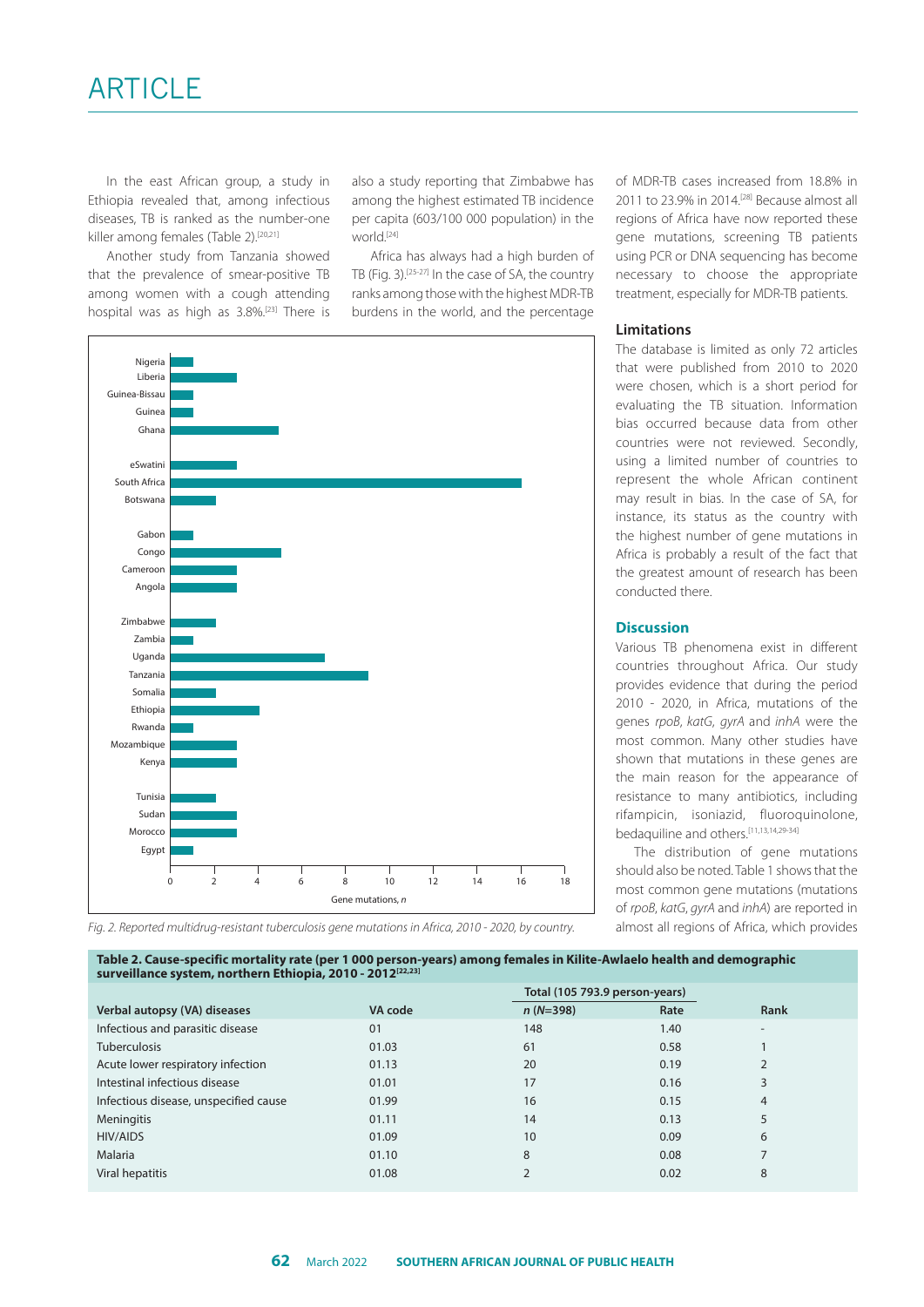| Table 3. Collaborative TB/HIV activities in 30 countries with high TB/HIV burden <sup>[26-28]</sup> |                   |                           |                               |                                 |  |  |  |  |  |
|-----------------------------------------------------------------------------------------------------|-------------------|---------------------------|-------------------------------|---------------------------------|--|--|--|--|--|
|                                                                                                     |                   | <b>Total estimated TB</b> | <b>Estimated HIV-positive</b> | Notified TB patients with known |  |  |  |  |  |
| Year                                                                                                | <b>WHO</b> region | cases, n                  | incident TB cases, n          | HIV status, $n$ (%)             |  |  |  |  |  |
| 2016                                                                                                | Africa            | 1 303 483                 | 764 000                       | 1 062 438 (82)                  |  |  |  |  |  |
|                                                                                                     | Global            | 6 6 24 5 23               | 1 030 000                     | 3 595 018 (57)                  |  |  |  |  |  |
| 2017                                                                                                | Africa            | 1 323 450                 | 663 000                       | 1 106 521 (86)                  |  |  |  |  |  |
|                                                                                                     | Global            | 6708123                   | 920 000                       | 3 755 671 (60)                  |  |  |  |  |  |
| 2018                                                                                                | Africa            | 1402743                   | 615 000                       | 1 175 391 (87)                  |  |  |  |  |  |
|                                                                                                     | Global            | 7 2 5 3 1 1 6             | 862 000                       | 4 4337 402 (64)                 |  |  |  |  |  |
| $TB =$ tuberculosis: WHO = World Health Organization.                                               |                   |                           |                               |                                 |  |  |  |  |  |



*Fig. 3. Tuberculosis (TB) case numbers in Africa, south-east Asia and western Pacific (World Health Organization regions with the highest TB burdens), 2016 - 2018.[26-28]* 

evidence for the wide spread of rifampicin- and isoniazid-resistant TB throughout the entire continent. Our research also helps to clarify the spread of MDR-TB in Africa during the period 2010 - 2020. The research also shows the diversity of TB gene mutations in SA. According to the data we obtained, SA (16/22, 72.72%) and Tanzania (9/22, 40.1%) dominated in the number of TB gene mutations identified from 2010 to 2020. There were many mutations identified in SA that have not been reported in other countries in Africa. The high number of TB gene mutations in SA and Tanzania should be studied further.

Unlike the case of SA, the high number of TB gene mutations in Tanzania may be partly explained by reviewing antibiotic consumption in the country. According to the World Health Organization report on antibiotics consumption, 2016 - 2018, the defined daily dose per 1 000 inhabitants per day in Tanzania was 27.29, one of the highest antibiotic consumption rankings among countries that took part in the survey (ranked below Mongolia, Iran, Sudan and the Republic of Korea).[35] However, this explanation does not extend to the case of Sudan, where although the defined daily dose per 1 000 inhabitants per day was 35.29, only three types of gene mutation were identified in our study.

Another factor to which more attention should be paid is HIV co-infection. Africa is a region with a high prevalence of HIV, and the percentage of TB patients with HIV is also high compared with the TB mono-infection percentage (Table 3).

There is much research showing the relationship between HIV co-infection and the spread of MDR-TB. Because HIV co-infection affects the treatment outcomes of MDR-TB,[6,7,27] the only confirmed risk factors for MDR-TB are prior treatment for TB and refugee status.<sup>[36]</sup>

#### **Conclusion**

From 2010 to 2020, various mutations in the TB genome were recognised and confirmed across extensive areas of the African continent. In addition to well-known mutations that have been carefully studied for a long period, such as *rpoB*, *katG*, *gyrA*, etc., novel mutations with uncleared pathogenesis were also reported with smaller frequencies. Gene mutation or genotype modification play a key role in changing the phenotype of TB strains, and may strengthen the survivability of this bacteria in an antibioticcontaining environment. The confirmation of mutations, including novel mutations, raises awareness of the possibility of new antibiotic-resistant TB. From 2010 to 2020, east Africa was dominant in terms of the number of countries that reported mutations, while SA was significant for the diversity of confirmed mutated genes.

Acknowledgements. The authors would like to thank Pham Duong Uyen Binh, PhD candidate, University of Medicine and Pharmacy, Ho Chi Minh city, Vietnam, for advice on the design of the manuscript. Author contributions. BHN: designed, collected and analysed data, drafted the manuscript; KN, KS, MU, RK, TY, YN: analysed data, drafted the manu-

script; TM: reviewed the manuscript.

### Funding. None.

Conflicts of interest. None.

- 1. Kigozi NG, Heuwnis JC, Engelbrecht MC. Yield of systematic household contact investigation for tuberculosis in a high-burden metropolitan district of South Africa. BMC Public Health 2019;19(1). <https://doi.org/10.1186/s12889-019-7194-2>
- 2. Mohammed H, Oljira L, Roba KT, et al. Burden of tuberculosis and challenges related to screening and diagnosis in Ethiopia. J Clinl Tubercul Other Mycobacterial Dis 2020;19. <https://doi.org/10.1016/j.jctube.2020.100158>
- 3. Raviglione M, Sulis G. Tuberculosis 2015: Burden, challenges and strategy for control and elimination. Infect Dis Rep 2016;8(2):33–37.<https://doi.org/10.4081/idr.2016.6570>
- 4. Burki TK. The global cost of tuberculosis. Lancet Respir med 2018;6(1):13. [https://doi.](http﻿s://doi.org/10.1016/S2213-2600(17)30468-X) [org/10.1016/S2213-2600\(17\)30468-X](http﻿s://doi.org/10.1016/S2213-2600(17)30468-X)
- 5. Chisompola NK, Streicher EM, Muchemwa CMK, Warren RM, Sampson SL. Molecular epidemiology of drug resistant *Mycobacterium tuberculosis* in Africa: A systematic review. BMC Infect Dis 2020;20(1):344. <https://doi.org/10.1186/s12879-020-05031-5>
- 6. Matambo R, Takarinda KC, Thekkur P, et al. Treatment outcomes of multi drug resistant and rifampicin resistant tuberculosis in Zimbabwe: A cohort analysis of patients initiated on treatment during 2010 to 2015. PLoS One 2020;15(4):e0230848. [https://doi.](https://doi.org/10.1371%2Fjournal.pone.0230848) [org/10.1371%2Fjournal.pone.0230848](https://doi.org/10.1371%2Fjournal.pone.0230848)